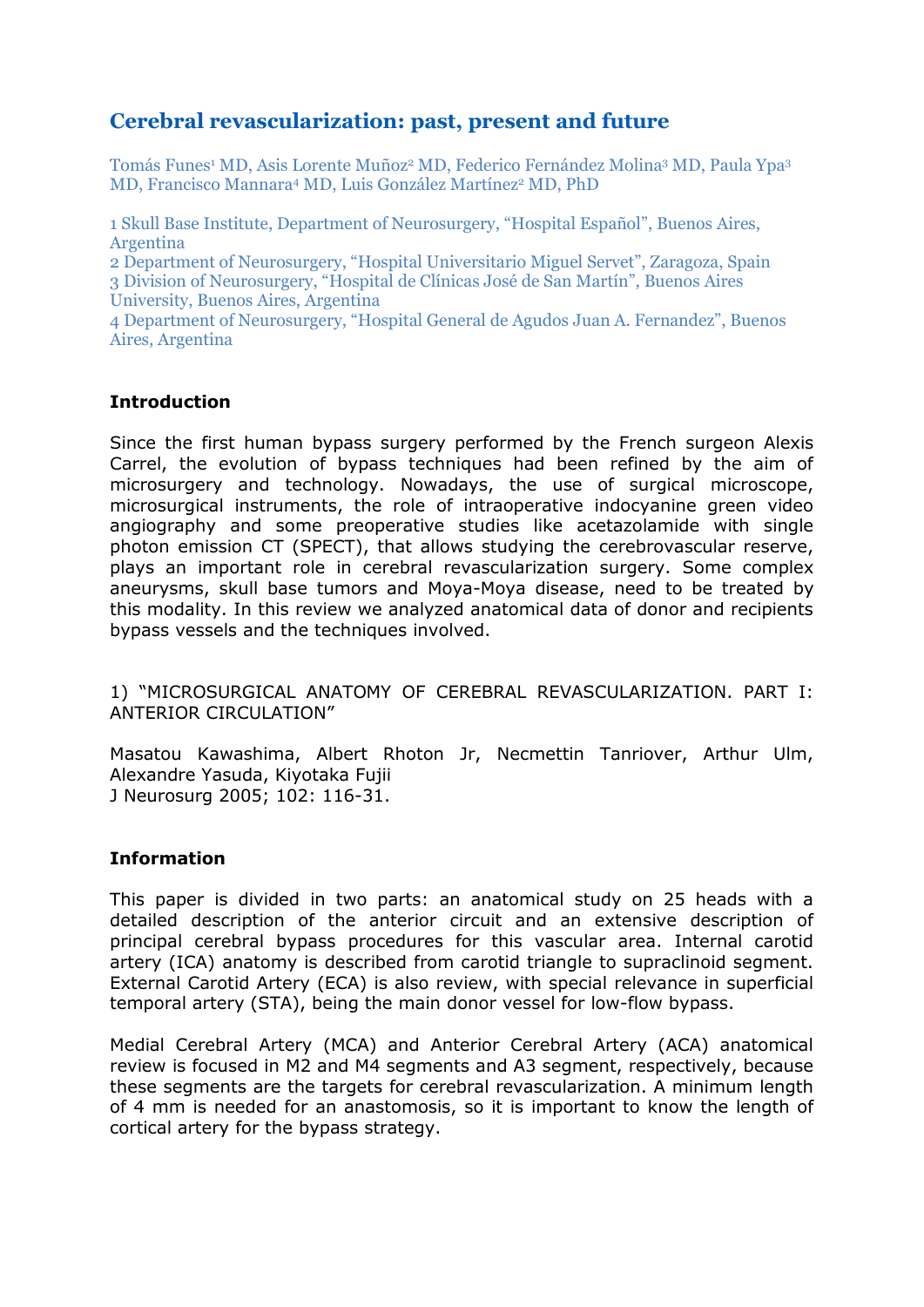There is either radial artery (RA) and saphenous vein (SV) anatomy review due they are most common grafts used. RA has a complex trajectory between forearm and carpus muscles, in close relation with superficial branch of radial nerve. Great Saphenous vein is the longest vein. It has its origin in the medial marginal vein at foot and ends in the femoral vein 3cm below inguinal ligament. Bypass techniques are divided in high and low flow. High flow bypass description include cervical ECA/ICA to M2 segment, cervical ICA to petrous ICA, cervical ICA to supraclinoidal ICA and Bonnet Bypass which supplies good irrigation to MCA/ACA territories. Low flow bypasses analyzed are: STA to MCA anastomosis, MMA to MCA anastomosis and side-to-side intracranial anastomosis. They can be made with a short arterial or venous interposition graft. These types of bypass are used for small areas such as different M4 branch territories. Extension of ischemia, diameter, and length of recipient vessel are critical angiographical tips for bypass planning. M2 is located at sylvian fissure, and usually its diameter is wider than 1.5mm, being an appropriate site for pedicled arterial low flow bypass or for high flow bypass with graft interposition.

Allen test has to be performed previously to dissect RA in order to check collateral blood supply by ulnar artery. For SV graft, an incision is done from medial malleolus up to the knee (15-20 cm of vein is obtained). Graft should be washed inside with heparinized saline solution, and placed in this solution until the anastomosis. SV carries in a high flow 110ml/min versus the half of RA. Nevertheless, SV has disadvantages such as donor size discrepancy or presence of valves. In cases that are needed, transient occlusion of ICA is mandatory to check collateral circulation and if it is not present ECA should be used.

# **Analysis**

Bypass surgery to cerebral anterior circuit are still current techniques used in many diseases for which endovascular techniques are not able to resolve yet. The most important information a neurosurgeon needs to perform a bypass surgery to anterior circuit is written in this paper.

Vascular anatomy is well depicted which is essential for a successful surgery. A comprehensive description of usable grafts is the other great contribution of this work. Finally, thorough descriptions of all vascular recipients complete the essential information for this surgery.

2) "MICROSURGICAL ANATOMY OF CEREBRAL REVASCULARIZATION. PART II: POSTERIOR CIRCULATION"

Masatou Kawashima, Albert Rhoton Jr, Necmettin Tanriover, Arthur Ulm, Alexandre Yasuda, Kiyotaka Fujii J Neurosurg 2005; 102: 132-47.

# **Information**

The author examined 22 adult cadaveric specimens and performed various procedures for revascularization of the posterior circulation with and without graft (arterial/vein interposition grafting or side-to-side anastomosis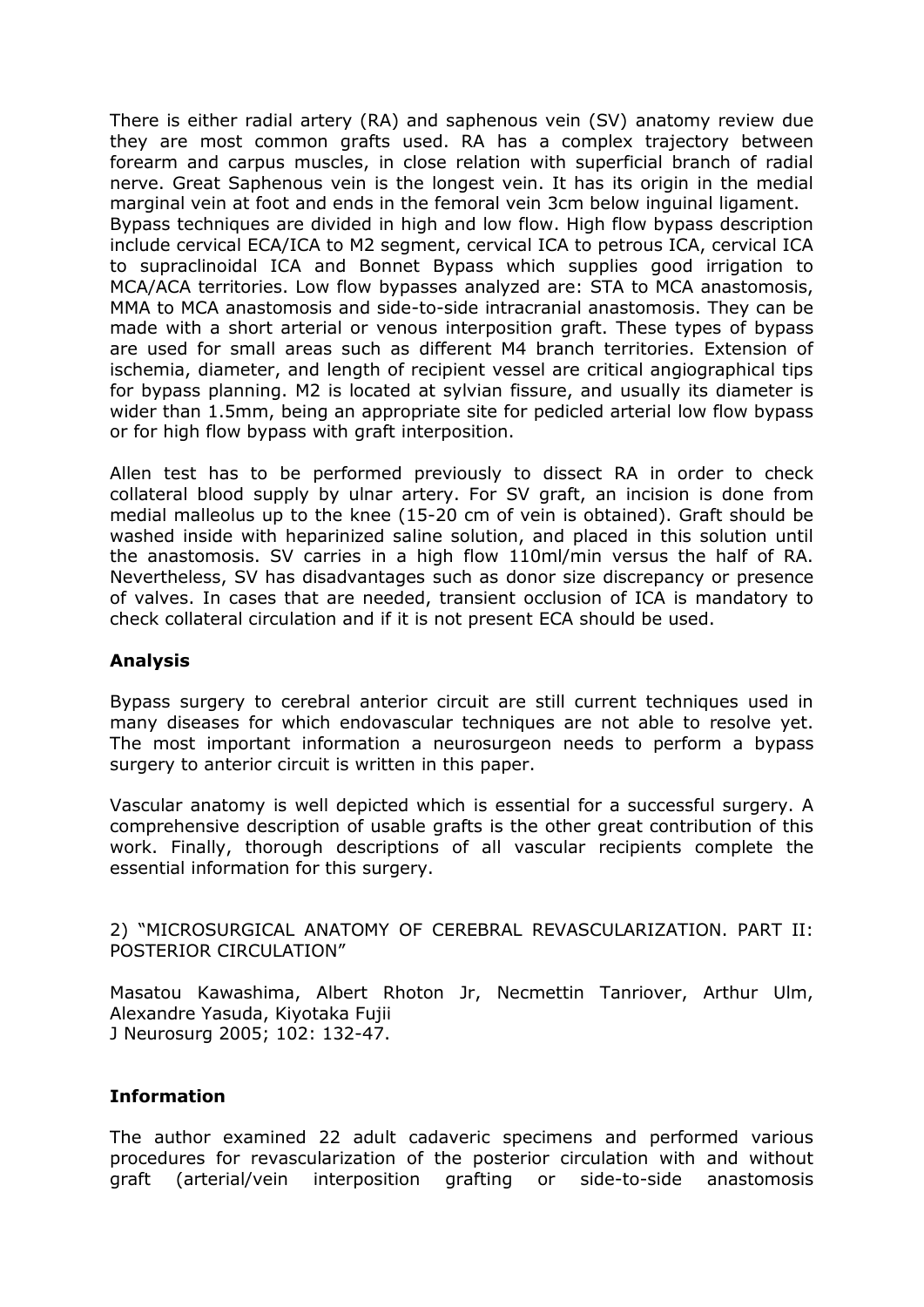respectively) describing the techniques, advantages and disadvantages of each one of them. For small areas some effective bypass include the superficial temporal artery-posterior cerebral artery, superficial temporal artery- superior cerebellar artery, occipital artery- anterior inferior cerebellar artery, occipital artery- posterior inferior cerebellar artery and PICA-PICA anastomoses. For larger areas a posterior cerebral artery to external carotid artery bypass is performed using saphenous vein graft.

The STA-PCA anastomosis. This procedure is performed using a subtemporal approach with gently retraction to avoid an injury of the Vein of Labbe and the temporal lobe. The author refers that is not necessary to make a dissection of the P1 segment because the anastomosis is performed at the P2 segment, between the crural and ambiens cistern, taking care of the P2 branches arising there.

The ECA-PCA anastomosis. The carotid triangle is exposed making a cervical incision along the anterior aspect of the sternocleidomastoid muscle. The P2 segment is dissected through a subtemporal route and the bypass is performed with a saphenous vein or a radial artery graft.

The STA-SCA anastomosis. Though a subtemporal approach, the tentorial edge is sectioned and reflected to expose the superior cerebellar artery, taking care of the IV nerve coursing beneath this level.

The OA-AICA anastomosis. The occipital artery is identified on the scalp by using a Doppler device. A long graft piece is necessary dissecting the artery until the superior nuchal line, in a tortuous and deeper course than the STA. A suboccipital craniotomy is performed opening the foramen magnum. The best receipt vessel is the floculo-nodular or the cortical segment of the AICA, distal to the facial-vestibulo-cochlear complex.

The OA-PICA anastomosis. Using a suboccipital approach, the occipital artery´s anastomosis is performed to the caudal loop of the PICA.

Side to side anastomosis of the PICA. This procedure is used for revascularization of the distal portion of the PICA through the anastomosis of the tonsillomedullary or the telo-velo-tonsillar segments of the artery.

# **Analysis**

The author performed a descriptive article with a thorough labor focus on the anatomy and the most relevant techniques for revascularization of the posterior circulation using 22 adult cadaveric specimens. The indications for this procedure include the treatment of giant aneurysm, skull base tumors and arteriosclerotic vertebra-basilar disease. However the efficacy of this practice remains uncertain due to a low experience, the abundant collateral flow and the lack of a randomized study. The challenge about this surgery concerns the small but critical areas it deals (cranial nerves, brainstem and cerebellum), the small diameters of the recipient vessels and the deep and narrow operative space.

3) "GRAFT SELECTION IN CEREBRAL REVASCULARIZATION"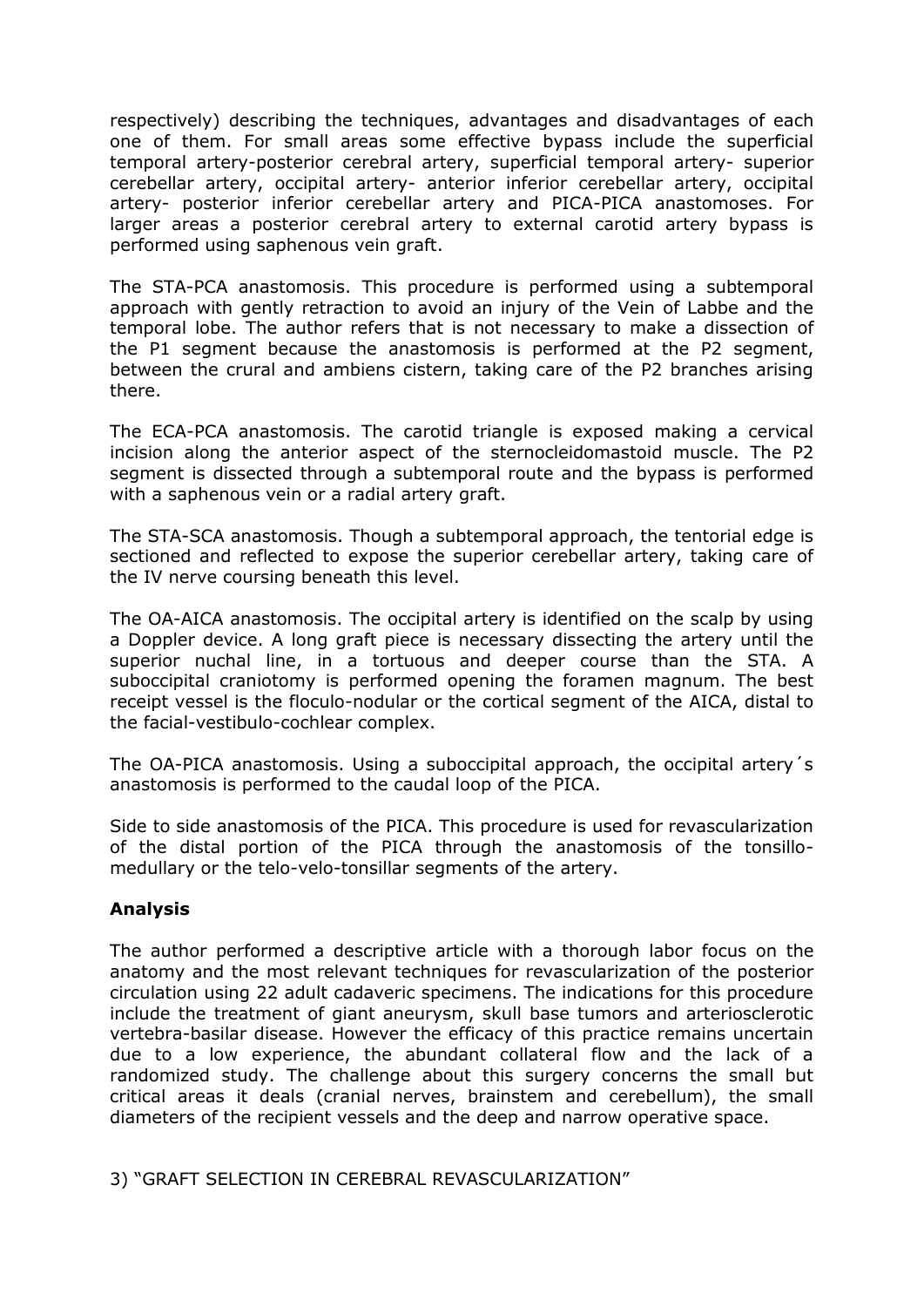Ali Baaj, Siviero Agazzi, Harry Van Loveren Neurosurg Focus 2009; 26: 1-4

#### **Information**

Cerebral revascularization plays an important role in the treatment of complex aneurysms, carotid artery occlusion and Moya-Moya disease. The three main principal types of grafts used are: the saphenous vein (SV), the radial artery (RA), and the superficial temporal artery (STA).

Vascular grafts are characterized by low-flow (STA or occipital artery graft), moderate-flow (RA graft), or high-flow (SV graft). The choice of flow-rate of the graft depends on multiple factors such as the area of the under perfused region, the level of under perfusion, the chronicity of the deficit, and the degree of collateral flow formation.

The STA is an ideal graft for its accessibility and its proximity to the brain vascular system. It only requires one anastomosis. The STA-medial cerebral artery (MCA) is the graft of choice in most cases of revascularization.

The RA graft lends itself to anastomosis with equivalent diameter vessels such as M2 or P1 segments. The use of the RA graft is associated with a high rate of spasm. However, published reports have demonstrated the patency rate and safety of using the RA graft in cerebral revascularization.

The SV graft is used in revascularization for cerebral occlusive disease, aneurysms, and even dissections. It is suitable for cases in which extensive volume augmentation is necessary. This graft is more prone to kinking at the distal anastomotic site, where the turbulence across the anastomosis is greater. Catheter angiography, balloon test occlusion and cerebral perfusion studies play a critical role in assessing the need for bypass as well as the type of graft needed. There are three categories of patients for the graft selection process: those who have clinical evidence of ischemia; those who are about to undergo intentional major vessel occlusion; those who are about to undergo an operation with the risk of major vessel occlusion. The first group needs only supplementary perfusion, which can be provided using a simple STA-MCA bypass or a RA graft as a second option. The second group requires an RA graft, and its patency must be demonstrated before major vessel occlusion; if an RA graft is not available, a lower extremity vein is used. Either RA or SV grafts may be used for the third group of patients.

# **Analysis**

The aim of this paper is to analyze and describe the use of different types of bypass grafts in the treatment of cerebral revascularization. The choice of graft type plays a critical role in the surgical planning. At the moment of making a decision, it is essential to know the hemodynamic characteristics of the graft and the affected region, as well as the accessibility and patency rates.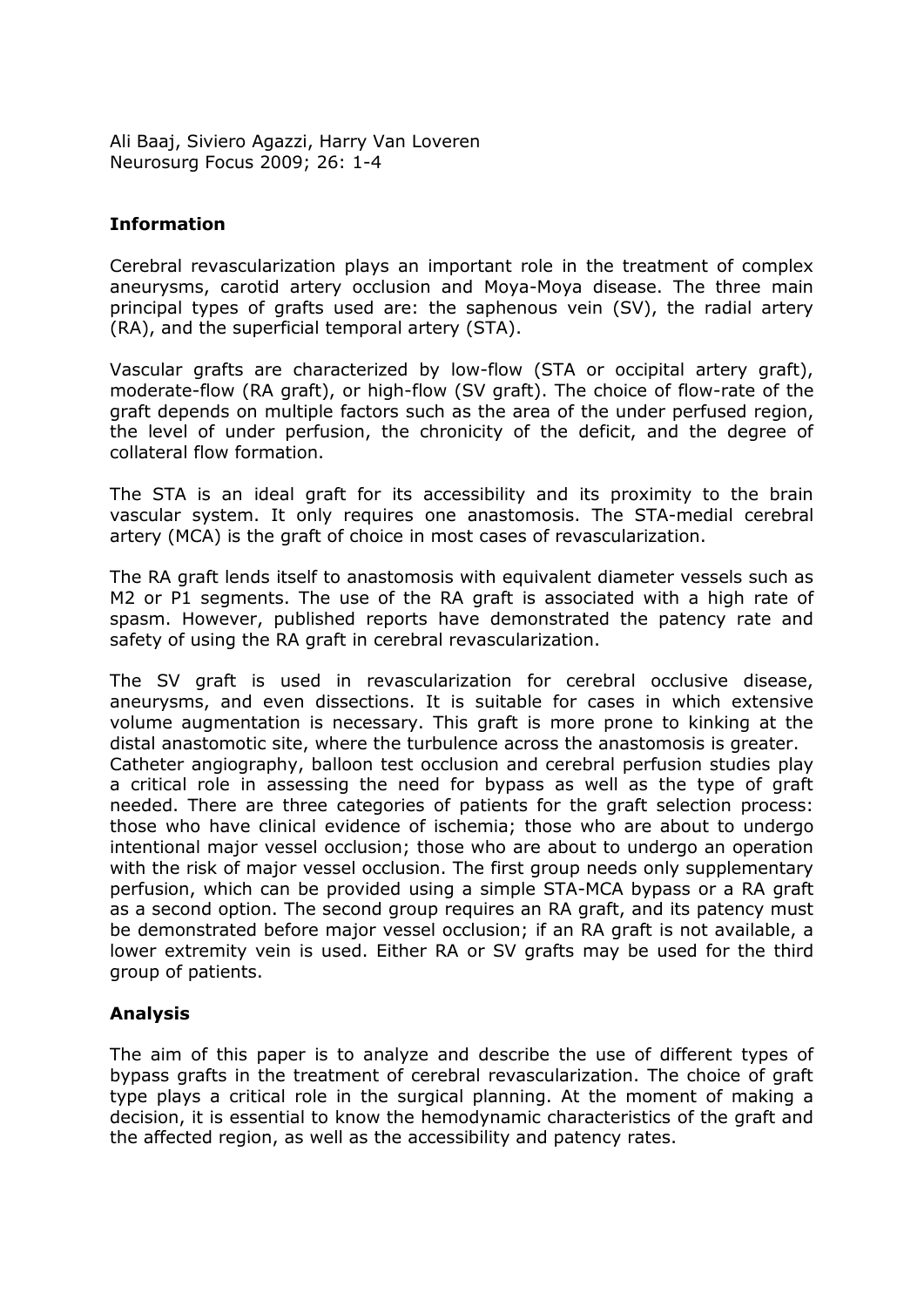These surgical procedures seem to be an important subject in the management of complex aneurysms, carotid artery occlusion and Moya-Moya disease, among others. Although others techniques such as the endovascular treatment stands out, it is not always possible to resort it when dealing with the before mentioned pathologies. It is then that the cerebral revascularization surgery appears to be a feasible and effective therapeutic alternative.

#### 4) "THE EVOLUTION OF CEREBRAL REVASCULARIZATION SURGERY"

Melanie Hayden, Marco Lee, Raphael Guzman, Gary Steinberg Neurosurg Focus 2009; 26: 1-7

# **Information**

The International Cooperative Study of Extracranial/Intracranial Arterial Anastomosis (EC/IC bypass study, an international, multicenter, prospective, randomized study conducted from 1977 to 1985) suggested EC-IC anastomosis was no better at preventing stroke in patients with atherosclerotic arterial disease of the CA and MCA compared with best medical therapy.

Saint Louis Carotid Occlusion Study is a prospective cohort analysis that was found that asymptomatic patients had a lower frequency of hemodynamic abnormalities, as determined by significantly elevated OEF.

The JET – 1 Study is a multicenter, randomized, prospective study that revealed a significantly lower incidence of stroke recurrence for patients with Stage II ischemia undergoing bypass surgery than those treated with strict medical therapy.

The COSS is a randomized, controlled study looking at the ability of combined STA-MCA bypass and medical therapy to reduce subsequent ipsilateral ischemic stroke, in patients with atherosclerotic ICA occlusion with hemispheric symptoms and ipsilateral increased OEF. The COSS trial is currently expected to run until 2013.

The RECON trial is an ancillary study to COSS aimed at assessing the relationship between cerebral hemodynamics and cognitive function in patients undergoing treatment for unilateral CA occlusion with EC/IC bypass.

The JET – 2 Study examines the stroke recurrence rate on medical treatment for patients with stage I ischemia as determined by cerebrovascular reserve capacity and rest CBF value.

The JAM trial is a multicenter randomized trial looking at the efficacy of bypass revascularization to improve prognosis for patients with Moya-Moya disease who present with intracranial bleeding.

ELANA is an attractive, novel bypass technique for CBF augmentation as it avoids the temporary cessation of CBF. Sutureless ELANA technique can be used for EC-